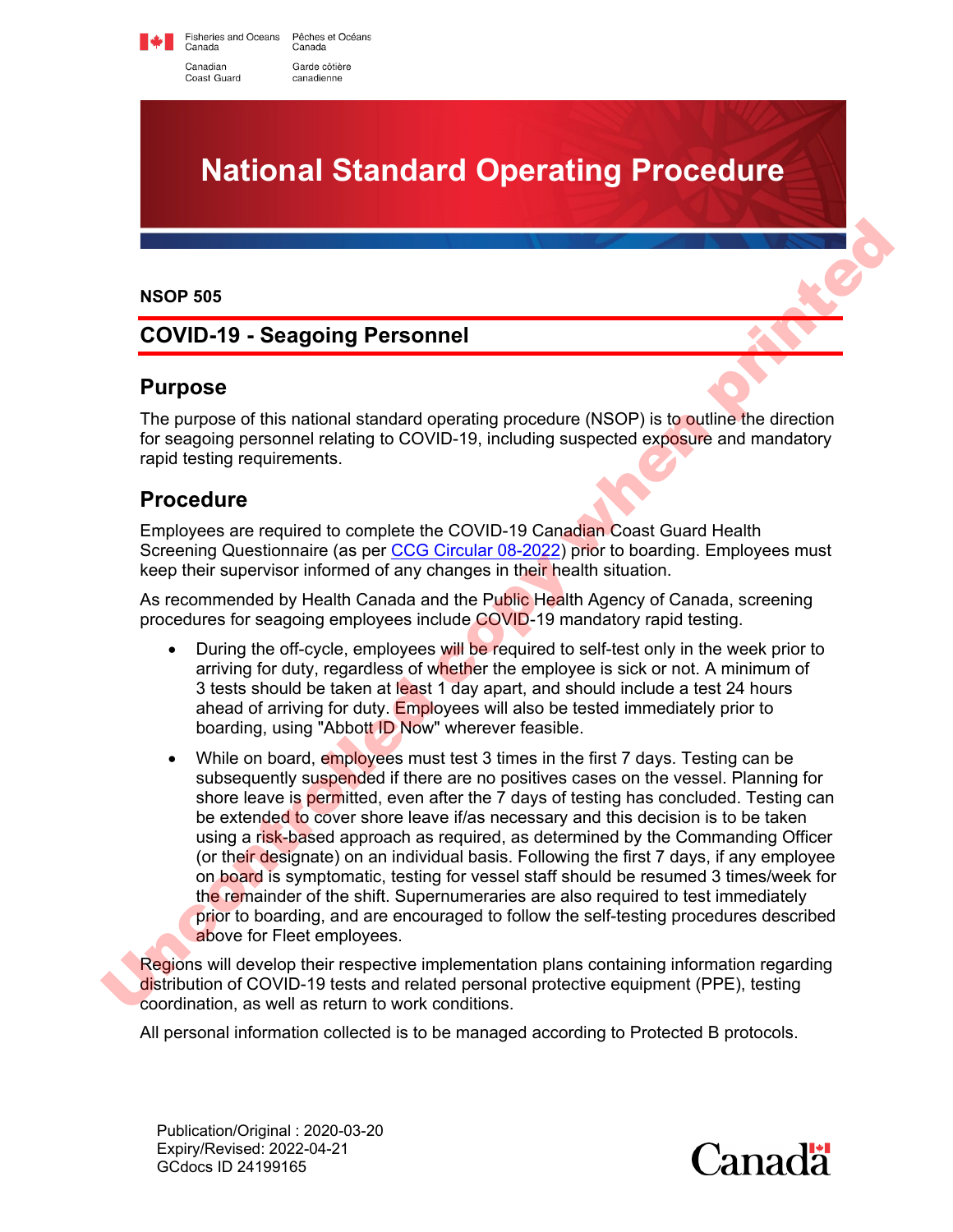## **Procedure for seagoing personnel**

| <b>Step</b> | <b>Procedure</b>                                                                                                                                                                                                                                                                                                                                                                                      |
|-------------|-------------------------------------------------------------------------------------------------------------------------------------------------------------------------------------------------------------------------------------------------------------------------------------------------------------------------------------------------------------------------------------------------------|
| 1.          | 1. If the employee is experiencing an onset of any of the following symptoms,<br>which may be attributed to COVID-191:                                                                                                                                                                                                                                                                                |
|             | a) new or worsening cough                                                                                                                                                                                                                                                                                                                                                                             |
|             | b) shortness of breath or difficulty breathing                                                                                                                                                                                                                                                                                                                                                        |
|             | c) temperature equal to or over 37.5°C                                                                                                                                                                                                                                                                                                                                                                |
|             | d) feeling feverish                                                                                                                                                                                                                                                                                                                                                                                   |
|             | e) chills                                                                                                                                                                                                                                                                                                                                                                                             |
|             | f) fatigue or weakness                                                                                                                                                                                                                                                                                                                                                                                |
|             | g) muscle or body aches                                                                                                                                                                                                                                                                                                                                                                               |
|             | h) new loss of smell or taste                                                                                                                                                                                                                                                                                                                                                                         |
|             | i) headache                                                                                                                                                                                                                                                                                                                                                                                           |
|             | j) abdominal pain, diarrhea, vomiting                                                                                                                                                                                                                                                                                                                                                                 |
|             | k) feeling very unwell                                                                                                                                                                                                                                                                                                                                                                                |
|             | In this case, they must submit to COVID-19 Canadian Coast Guard Health<br>Screening Questionnaire (as per CCG Circular 08-2022).                                                                                                                                                                                                                                                                      |
| 2.          | 1. At home, if employees fail the COVID-19 Canadian Coast Guard Health<br>Screening Questionnaire, or if their rapid test indicates a positive test result:                                                                                                                                                                                                                                           |
|             | 1.1. they must not come to work                                                                                                                                                                                                                                                                                                                                                                       |
|             | 1.2. they must refer to their local public health authority for available<br>direction on self-isolation, quarantine and return to work conditions                                                                                                                                                                                                                                                    |
|             | 1.3. to return to work after testing positive for COVID-19, employees must<br>have completed self-isolation (minimum of 5 days), be both<br>asymptomatic and either have a negative rapid test result or clearance<br>from the Commanding Officer or Marine superintendent (or their<br>designate) using a risk-based approach                                                                        |
|             | 1.4. to return to work after close contact with someone who has tested<br>positive for COVID-19 or close contact with someone who is<br>experiencing new COVID-19 symptoms, they must be asymptomatic<br>and have completed self-isolation (minimum of 5 days) or have received<br>clearance from the Commanding Officer or Marine superintendent (or<br>their designate) using a risk-based approach |
|             | 1.5. they must keep their supervisors informed of any changes in their health<br>situation                                                                                                                                                                                                                                                                                                            |

<span id="page-1-0"></span><sup>&</sup>lt;sup>1</sup> [Health Canada – Coronavirus disease \(COVID-19\): Symptoms and treatment](https://www.canada.ca/en/public-health/services/diseases/2019-novel-coronavirus-infection/symptoms.html)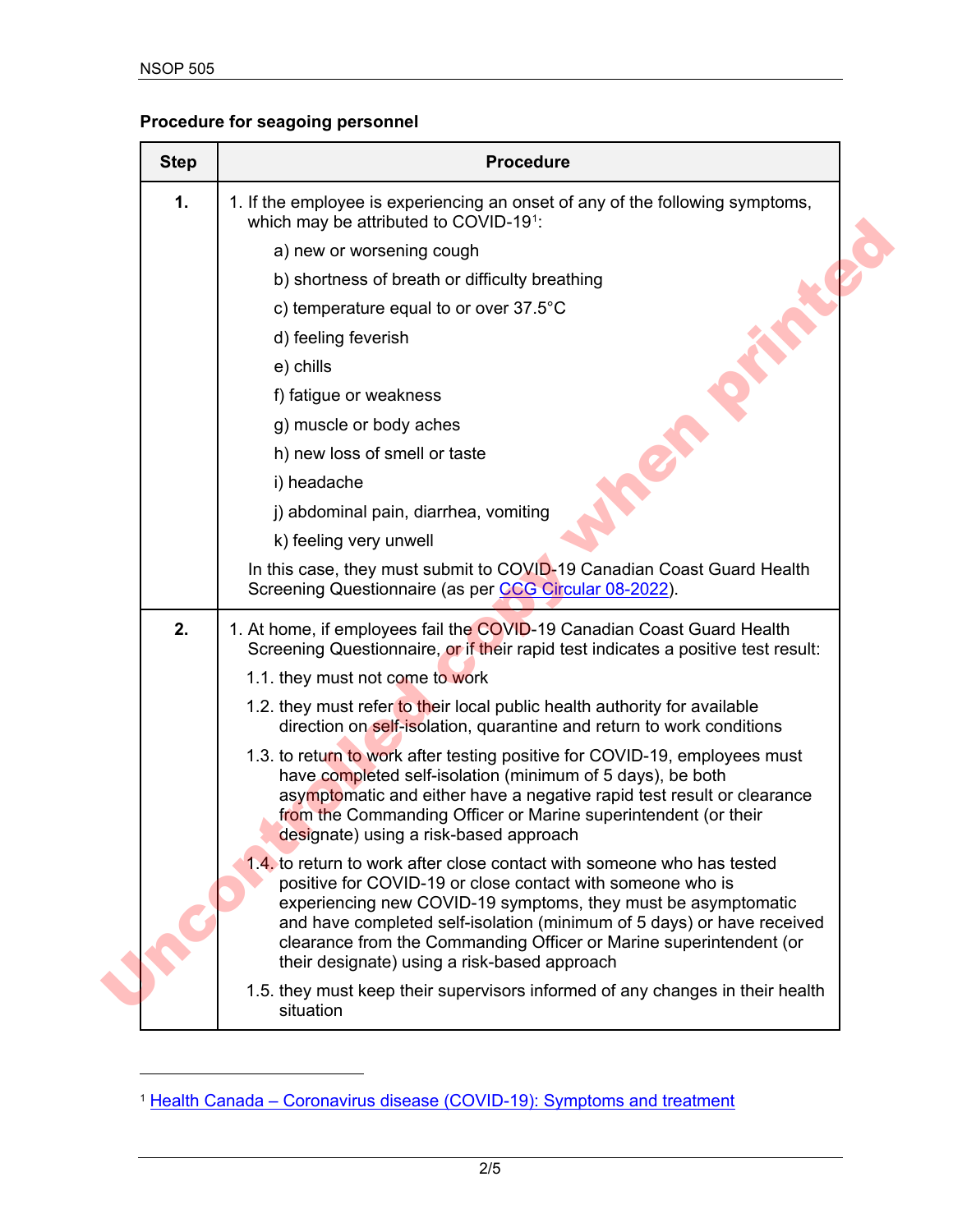| <b>Step</b> | <b>Procedure</b>                                                                                                                                                                                                                                                                                                                                                                                                                                                                                                                     |
|-------------|--------------------------------------------------------------------------------------------------------------------------------------------------------------------------------------------------------------------------------------------------------------------------------------------------------------------------------------------------------------------------------------------------------------------------------------------------------------------------------------------------------------------------------------|
|             | 1.6. while in isolation, or when employees return to work, they must continue<br>to abide by sanitation measures                                                                                                                                                                                                                                                                                                                                                                                                                     |
|             | 2. At sea, if employees fail the COVID-19 Canadian Coast Guard Health<br>Screening Questionnaire, or if their rapid test indicates a positive test result,<br>they must be treated as a presumptive case of COVID-19.                                                                                                                                                                                                                                                                                                                |
|             | 2.1. An employee considered exposed to, or suspected to have COVID-19<br>must immediately be given a mask to protect others around them. The<br>employee must be confined to their cabin or sent home, as appropriate.                                                                                                                                                                                                                                                                                                               |
|             | 2.2. An employee suspected to have COVID-19 must remain in their cabin to<br>protect others. A supervisor or the bridge must be advised that they<br>have developed symptoms and need to be evaluated.                                                                                                                                                                                                                                                                                                                               |
|             | 2.3. Unless in critical condition (respiratory distress), do not bring an<br>employee suspected to have COVID-19 to the vessel's clinic.                                                                                                                                                                                                                                                                                                                                                                                             |
|             | 2.4. The person in charge of assessing the employee suspected to have<br>COVID-19 should do a subjective assessment (by phone or without<br>close contact).                                                                                                                                                                                                                                                                                                                                                                          |
|             | 2.5. If an employee suspected to have COVID-19 remains on the vessel,<br>they must have bathroom access. Appropriate PPE (mask and gloves)<br>must be worn when going to/from the bathroom. Ideally, this bathroom<br>should not be shared with other employees. If an employee shares a<br>bathroom, it must be disinfected after each use. The best practice is to<br>put the toilet lid down before flushing. If possible, allow circulation of air<br>between bathroom users to reduce concentration of any aerosols<br>present. |
|             | 2.6. When alone in an isolation room, the employee suspected to have<br>COVID-19 may remove their mask.                                                                                                                                                                                                                                                                                                                                                                                                                              |
|             | 2.7. Contact with others on board the vessel must be limited.                                                                                                                                                                                                                                                                                                                                                                                                                                                                        |
|             | 2.8. Required PPE for a designated person entering a room for physical<br>examination of a patient with COVID-19 symptoms include:                                                                                                                                                                                                                                                                                                                                                                                                   |
|             | a) a mask                                                                                                                                                                                                                                                                                                                                                                                                                                                                                                                            |
|             | b) a long-sleeved protective gown or disposable coverall<br>(for example, $Tyvek^2$ )                                                                                                                                                                                                                                                                                                                                                                                                                                                |
|             | c) gloves                                                                                                                                                                                                                                                                                                                                                                                                                                                                                                                            |
|             |                                                                                                                                                                                                                                                                                                                                                                                                                                                                                                                                      |

<span id="page-2-0"></span> $^{\rm 2}$  When there is a risk of getting wet during operations and waterproof protection is required, the disposable coverall (for example, Tyvek) is the best choice.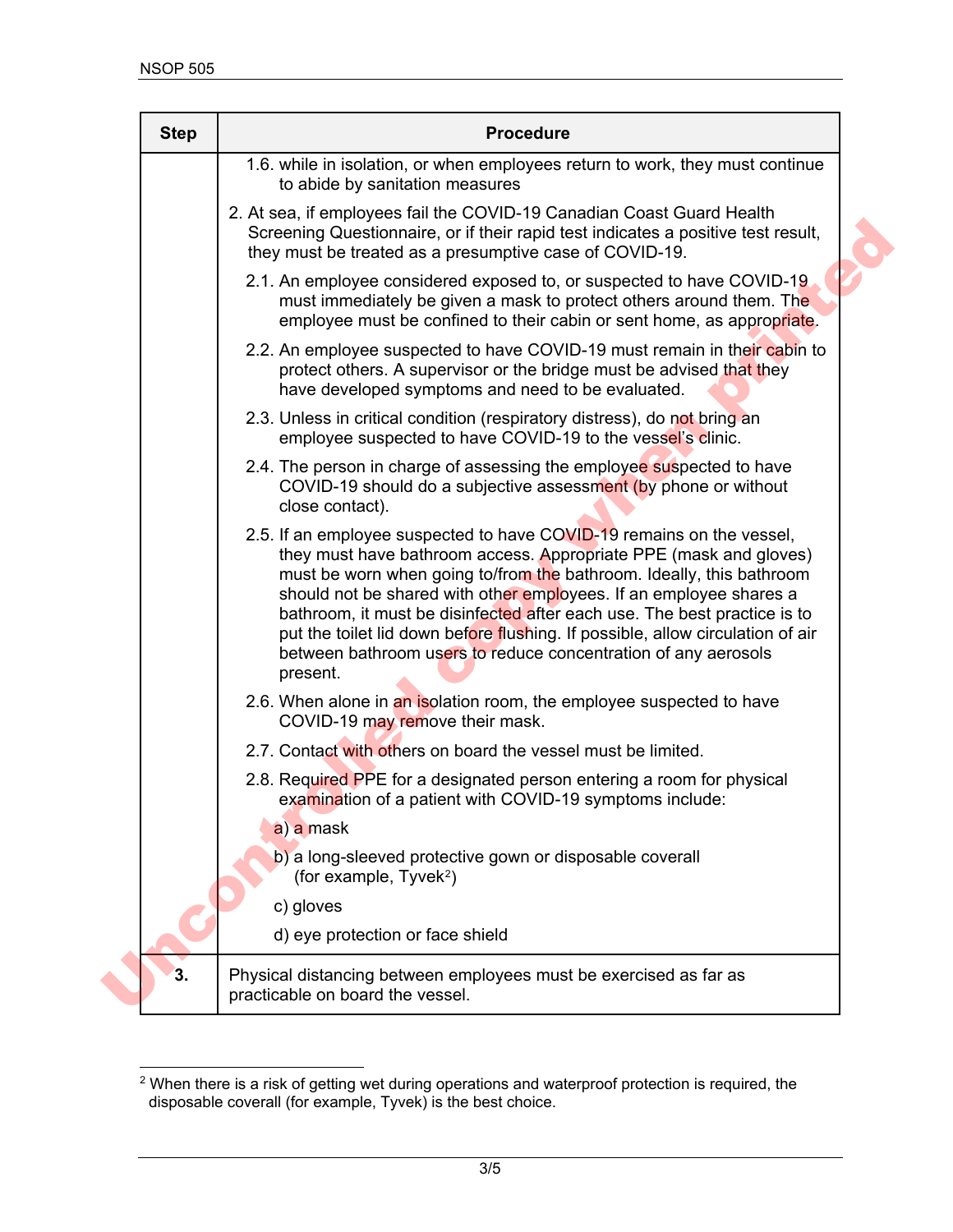| <b>Step</b><br>4. | <b>Procedure</b><br>1. The onboard rescue specialist or the marine first responder is to contact the<br>local telemedical assistance services for advice on assessment, quarantine<br>and testing.                                                                                                                                                                                                                                                |
|-------------------|---------------------------------------------------------------------------------------------------------------------------------------------------------------------------------------------------------------------------------------------------------------------------------------------------------------------------------------------------------------------------------------------------------------------------------------------------|
|                   | 2. Local public health authorities must also be consulted to ensure a continuity<br>of care for the employee and mitigate the spread.                                                                                                                                                                                                                                                                                                             |
|                   | 3. Should the rescue specialist or marine first responder require close contact<br>with an employee suspected to have COVID-19, they must follow NSOP 502<br><b>COVID-19 - Instructions for Rescue Specialist and Marine First Responders</b><br>in Assisting a Suspected COVID-19 Patient.                                                                                                                                                       |
| 5.                | The Commanding Officer must notify the Regional Operations Centre (ROC) of<br>the situation and a preliminary A-to-E Report is to be sent immediately.                                                                                                                                                                                                                                                                                            |
| 6.                | 1. Vessels will arrange through the ROC the best way to get an employee<br>suspected to have COVID-19 off the vessel if required.                                                                                                                                                                                                                                                                                                                 |
|                   | 2. The Commanding Officer or supervisor will advise the employee suspected<br>to have COVID-19 to provide an update of their testing and next steps once<br>they have left the vessel.                                                                                                                                                                                                                                                            |
|                   | 3. Refer to NSOP 526 COVID-19 Canadian Coast Guard Contact Tracing<br><b>Activities</b> to initiate contact tracing.                                                                                                                                                                                                                                                                                                                              |
| 7.                | To reduce the possibility of further spread in the community, anyone on board<br>the vessel is to remain on board until the situation is fully assessed.                                                                                                                                                                                                                                                                                          |
| 8.                | Workspaces used or occupied by employees suspected to have COVID-19 are<br>to be disinfected as per NSOP 518 COVID-19 - Cleaning and Disinfection<br>Routine of the Workplace. If the rescue specialist donned PPE for close<br>contact with the employee suspected to have COVID-19, they must follow<br><b>NSOP 502 COVID-19 - Instructions for Rescue Specialist and Marine First</b><br>Responders in Assisting a Suspected COVID-19 Patient. |
| 9.                | 1. If there is no suspected reoccurrence of COVID-19 on board, resume<br>regular operations.                                                                                                                                                                                                                                                                                                                                                      |
|                   | 1.1. If further COVID-19 occurrences arise, contact the ROC immediately.<br>2. The Commanding Officer will use a risk-based approach together with the<br>ROC to determine the appropriate next steps as the situation evolves.                                                                                                                                                                                                                   |

It is normal to be concerned about the COVID-19 pandemic, especially if you or those you know are directly affected by the situation. If you have any concerns and would like to talk to speak directly with your supervisor.